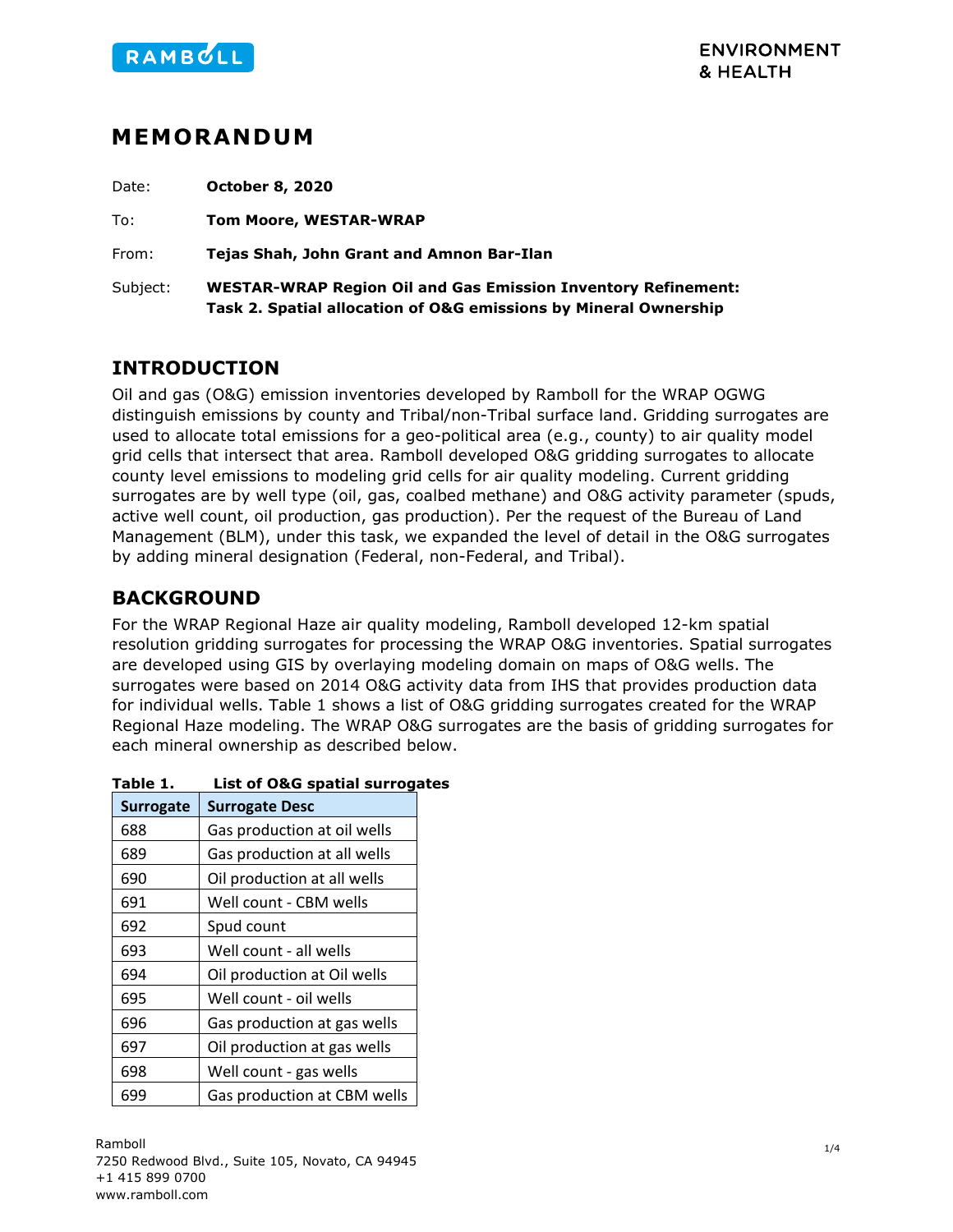

#### **METHODOLOGY**

BLM and Ramboll staff collaborated to develop a "Data Request Workbook" to facilitate data exchange for the purpose of defining oil and gas spatial surrogates by mineral designation. Ramboll populated the "Data Request Workbook" with the following data:

- i. 12-kilometer grid cells identification numbers and coordinates (latitude and longitude) for each oil and gas basin within the modeling domain.
- ii. For each grid cell, the O&G spatial surrogate that is currently being applied for distributing the total (regardless of ownership) O&G emissions for circa-2014 baseline. The same spatial surrogates are being used for the circa-2014 baseline and future year inventory, therefore, only a single set of surrogates was provided.

BLM modified the workbook to include spatial surrogate fractions that have been split by mineral designation (Federal, non-Federal and Tribal) for each 12-kilometer grid cell for each basin. BLM provided the workbook including spatial surrogate fractions by mineral designation across all WRAP O&G basins. The basis of the O&G spatial allocation by mineral designation was provided by  $BLM<sup>1</sup>$  $BLM<sup>1</sup>$  $BLM<sup>1</sup>$  and is available for review as an attachment to the associated memorandum on the subject of apportionment of county-level O&G emissions to mineral designation<sup>2</sup>.

Ramboll transformed the BLM-provided surrogate fractions that includes mineral designation details into a format required by the Sparse Matrix Operator Kernel Emissions (SMOKE) Modeling System<sup>[3](#page-1-2)</sup>. Each spatial surrogate is output to a separate surrogate file with SMOKErequired descriptive header information. We produced O&G surrogates listed in [Table 2.](#page-2-0) The surrogate files are ready to be used in SMOKE as AGPRO files. We also created crossreference files in SMOKE-ready format to apply appropriate surrogate to each inventory source along with surrogate description file required by SMOKE. BLM provided spatial allocation fractions by mineral designation will be applied to spatially distribute future year emissions.

We produced the following files for surrogate cross-reference and description in SMOKE-ready format<sup>[4](#page-1-3)</sup>.

- srg\_desc.oag.WRAP\_2014.Federal.txt provides surrogate description for Federal O&G surrogate
- srg\_desc.oag.WRAP\_2014.tribal.txt provides surrogate description for tribal O&G surrogate
- srg\_desc.oag.WRAP\_2014.non-Federal.txt provides surrogate description for non-Federal O&G surrogate
- gref.oag.WRAP\_2014.Federal.txt surrogate cross-reference (GREF) file for Federal O&G emissions
- gref.oag.WRAP\_2014.tribal.txt surrogate cross-reference (GREF) file for tribal O&G emissions
- gref.oag.WRAP\_2014.non-Federal.txt surrogate cross-reference (GREF) file for non-Federal O&G emissions

<span id="page-1-0"></span><sup>1</sup> Email from Bureau of Land Management, Colorado (Forrest Cook). May 27, 2020

<span id="page-1-1"></span><sup>&</sup>lt;sup>2</sup> Memorandum: WESTAR-WRAP Region Oil and Gas Emission Inventory Refinement: Task 1. Apportion Oil and Gas Emissions by "Federal", "Non-Federal" and "Tribal" Mineral Ownership. October 2, 2020. From: John Grant, Rajashi Parikh, Amnon Bar-Ilan (Ramboll). To: Tom Moore (WESTAR-WRAP)

<span id="page-1-2"></span><sup>3</sup> <https://www.cmascenter.org/smoke/>

<span id="page-1-3"></span><sup>4</sup> Surrogate cross-reference and description files in SMOKE-ready format are available for review in the companion archive submitted with this memorandum, "WRAP\_MinDes\_SpatSurr.zip"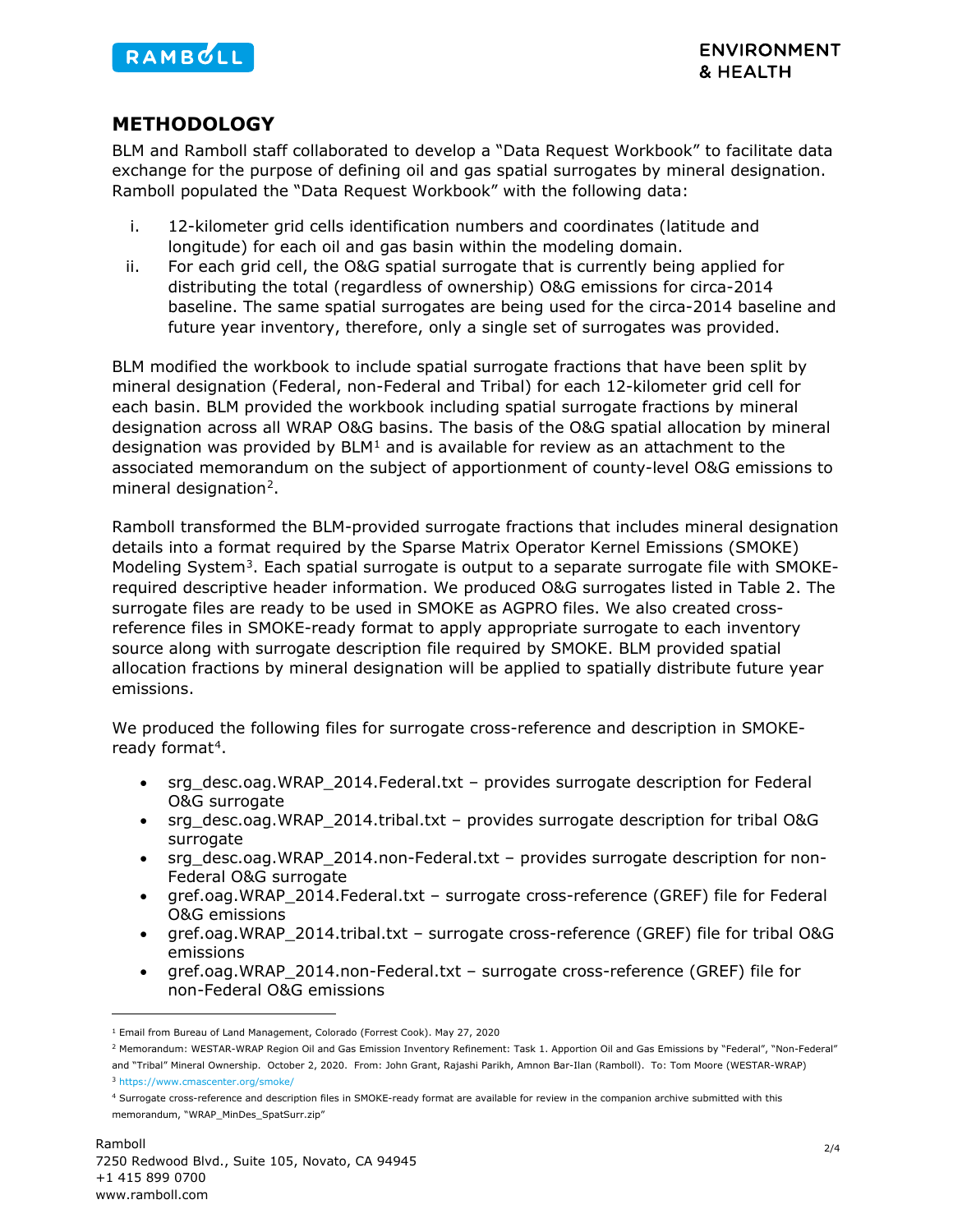# RAMBULL

<span id="page-2-0"></span>

| Table 2.<br>List of new O&G spatial surrogates by mineral desig |                                                  |
|-----------------------------------------------------------------|--------------------------------------------------|
| <b>Surrogate</b>                                                | <b>Surrogate Desc</b>                            |
| 6881                                                            | Gas production at oil wells on Federal lands     |
| 6891                                                            | Gas production at all wells on Federal lands     |
| 6901                                                            | Oil production at all wells on Federal lands     |
| 6911                                                            | Well Counts - CBM Wells on Federal lands         |
| 6921                                                            | Spud Count - All Wells on Federal lands          |
| 6931                                                            | Well Count - All Wells on Federal lands          |
| 6941                                                            | Oil Production at Oil Wells on Federal lands     |
| 6951                                                            | Well Count - Oil Wells on Federal lands          |
| 6961                                                            | Gas Production at Gas Wells on Federal lands     |
| 6971                                                            | Oil Production at Gas Wells on Federal lands     |
| 6981                                                            | Well Count - Gas Wells on Federal lands          |
| 6991                                                            | Gas Production at CBM Wells on Federal lands     |
| 6882                                                            | Gas production at oil wells on tribal lands      |
| 6892                                                            | Gas production at all wells on tribal lands      |
| 6902                                                            | Oil production at all wells on tribal lands      |
| 6912                                                            | Well Counts - CBM Wells on tribal lands          |
| 6922                                                            | Spud Count - All Wells on tribal lands           |
| 6932                                                            | Well Count - All Wells on tribal lands           |
| 6942                                                            | Oil Production at Oil Wells on tribal lands      |
| 6952                                                            | Well Count - Oil Wells on tribal lands           |
| 6962                                                            | Gas Production at Gas Wells on tribal lands      |
| 6972                                                            | Oil Production at Gas Wells on tribal lands      |
| 6982                                                            | Well Count - Gas Wells on tribal lands           |
| 6992                                                            | Gas Production at CBM Wells on tribal lands      |
| 6883                                                            | Gas production at oil wells on non-Federal lands |
| 6893                                                            | Gas production at all wells on non-Federal lands |
| 6903                                                            | Oil production at all wells on non-Federal lands |
| 6913                                                            | Well Counts - CBM Wells on non-Federal lands     |
| 6923                                                            | Spud Count - All Wells on non-Federal lands      |
| 6933                                                            | Well Count - All Wells on non-Federal lands      |
| 6943                                                            | Oil Production at Oil Wells on non-Federal lands |
| 6953                                                            | Well Count - Oil Wells on non-Federal lands      |
| 6963                                                            | Gas Production at Gas Wells on non-Federal lands |
| 6973                                                            | Oil Production at Gas Wells on non-Federal lands |
| 6983                                                            | Well Count - Gas Wells on non-Federal lands      |
| 6993                                                            | Gas Production at CBM Wells on non-Federal lands |

#### **Table 2. List of new O&G spatial surrogates by mineral designation**